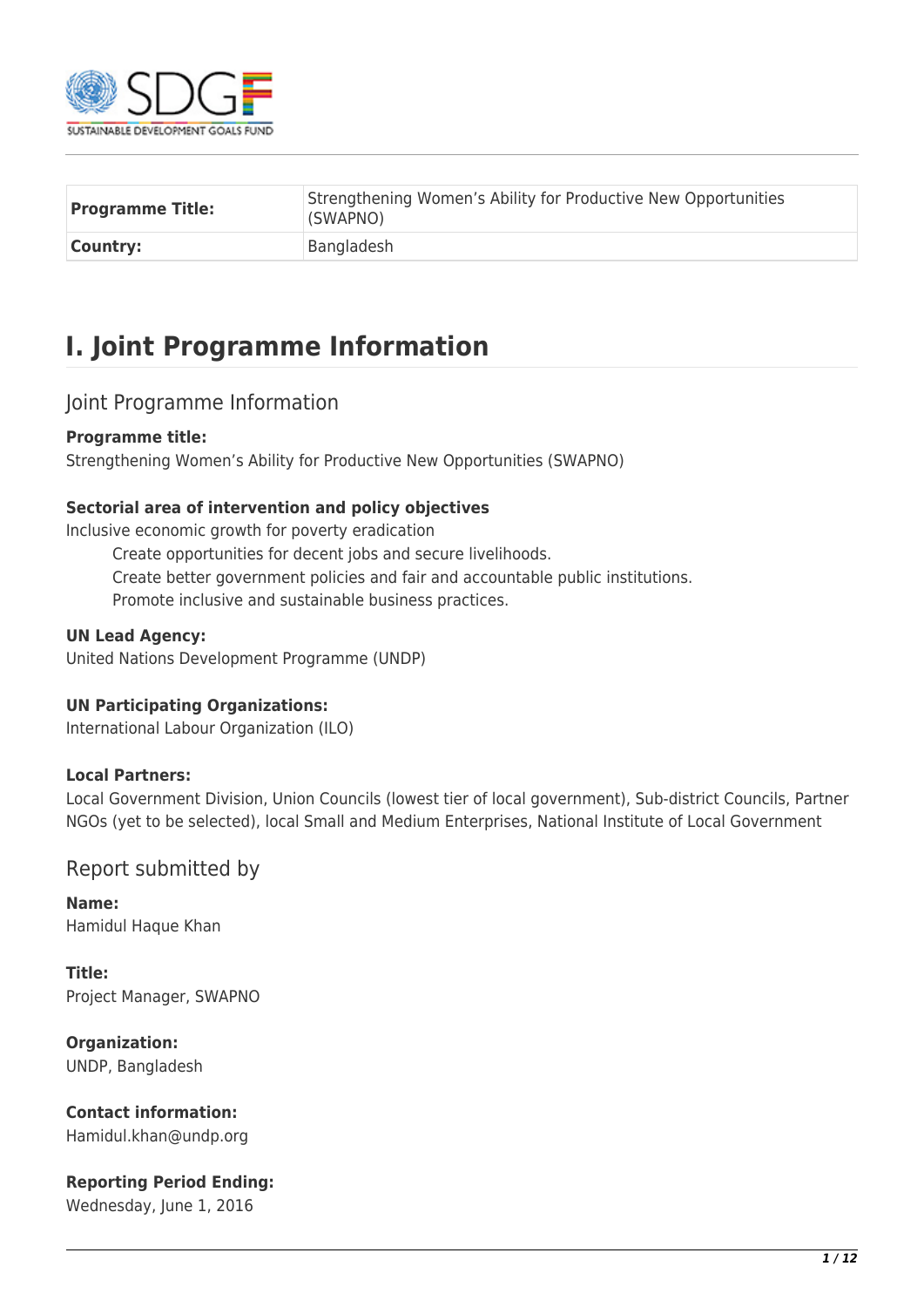## **II. Contact Information**

Resident Coordinator

**Name:**  Neal Walker

**E-mail:**  neal.walker@undp.org

UNCT contact person for implementation

**Name:**  Pauline Tamesis

**Agency:**  UNDP

**Title:**  Country Director

**E-mail:**  pauline.tamesis@undp.org

**Phone:**  + 88017130056188

#### **Address:**

UN Offices, IDB Bhaban, E/8-A Begum Rokeya Sharani, Sher-e-Bangla Nagar, Dhaka 1207, Bangladesh

### Technical team contacts

Alternative UNCT contact person for implementation

**Name:**  Srinivas Reddy Baki

**Agency:**  ILO

**Title:**  Country Director

**E-mail:**  reddy@ilo.org

**Phone:**  + 8801611612020

**Address:**  House 16, Road 99, Gulshan-2, Dhaka, Bangladesh

Joint programme coordinator **JP** monitoring and evaluation focal point

JP communications and advocacy focal point JP knowledge management focal point

JP private sector focal point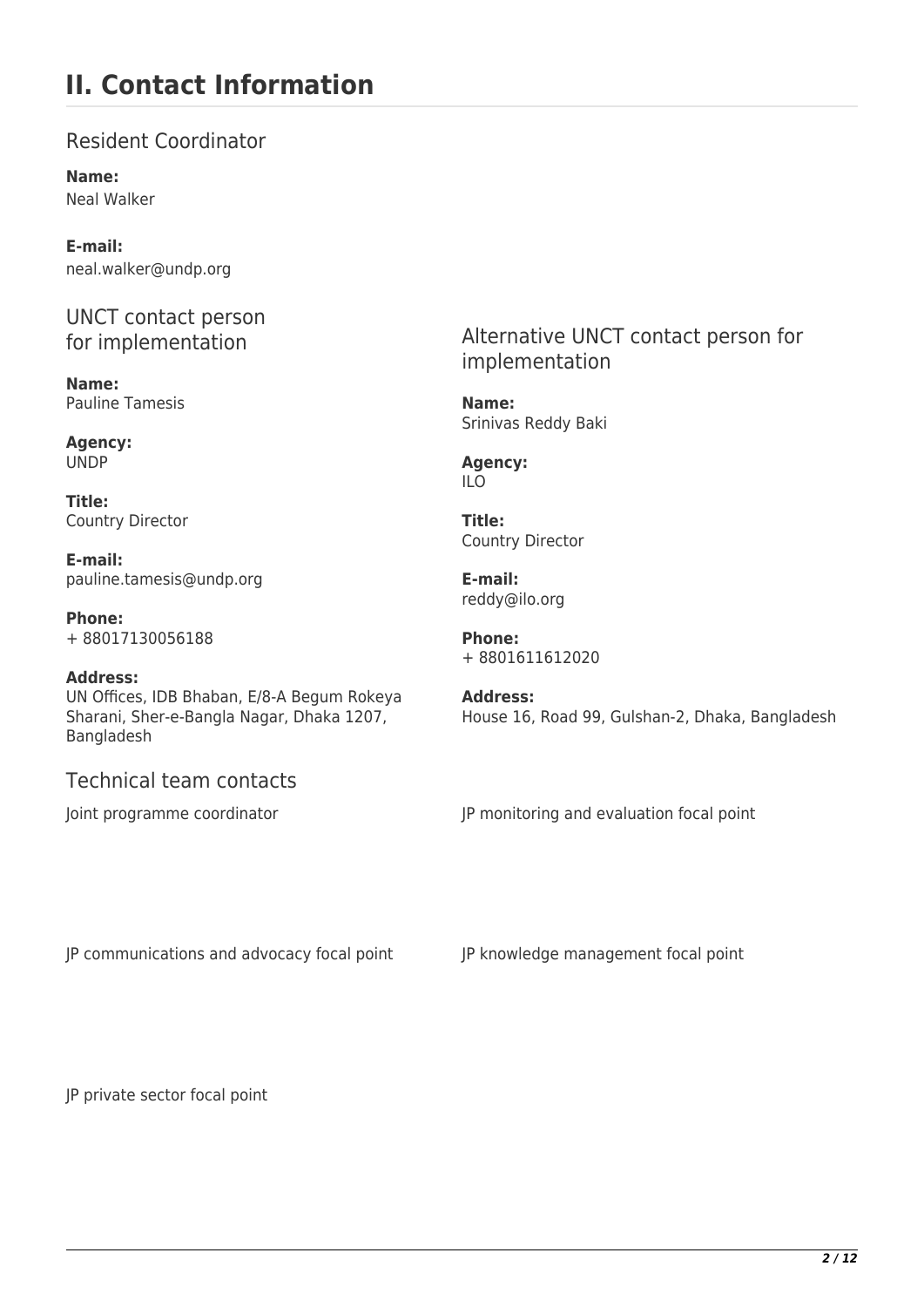Agency contact points

Contact 1 Contact 2

Contact 3 Contact 4

Contact 5

# **III. Financial information**

### **Detailed Financial Report:**

**[JP Work Plan and Budget-SWAPNO FR as of 31 May 16.xlsx](http://proposals.sdgfund.org/system/files/report-attachments/JP%20Work%20Plan%20and%20Budget-SWAPNO%20FR%20as%20of%2031%20May%2016.xlsx)** 

## SDG-F Funds

| <b>UN Agency</b>                                         | <b>Total approved</b><br>funds | <b>Total funds</b><br><b>Transferred to</b><br>date | <b>Total funds</b><br>committed to<br>date | <b>Total funds</b><br>disbursed to date |
|----------------------------------------------------------|--------------------------------|-----------------------------------------------------|--------------------------------------------|-----------------------------------------|
| <b>United Nations</b><br>Development<br>Programme (UNDP) | 3,019,000.00                   | 3,019,000.00                                        | 3,019,000.00                               | 1,452,427.00                            |
| International Labour<br>Organization (ILO)               | 94,000.00                      | 94,000.00                                           | 94,000.00                                  | 32,834.00                               |

| Total<br>1.485.261.00<br>3.113.000.00<br>.000.00<br>00.00.00. |  |
|---------------------------------------------------------------|--|
|---------------------------------------------------------------|--|

## Matching Funds

| Name of source | <b>Total approved</b><br>funds | <b>Total funds</b><br><b>Transferred to</b><br>date | <b>Total funds</b><br>committed to<br>date | <b>Total funds</b><br>disbursed to date |
|----------------|--------------------------------|-----------------------------------------------------|--------------------------------------------|-----------------------------------------|
| <b>SDGF</b>    | 1,500,000.00                   | 750,000.00                                          | 750,000.00                                 | 750,000.00                              |

| <b>Total</b><br>.000.00<br>750.000.00<br>.500.000.00<br>.000.00<br>750.<br>ה הי |
|---------------------------------------------------------------------------------|
|---------------------------------------------------------------------------------|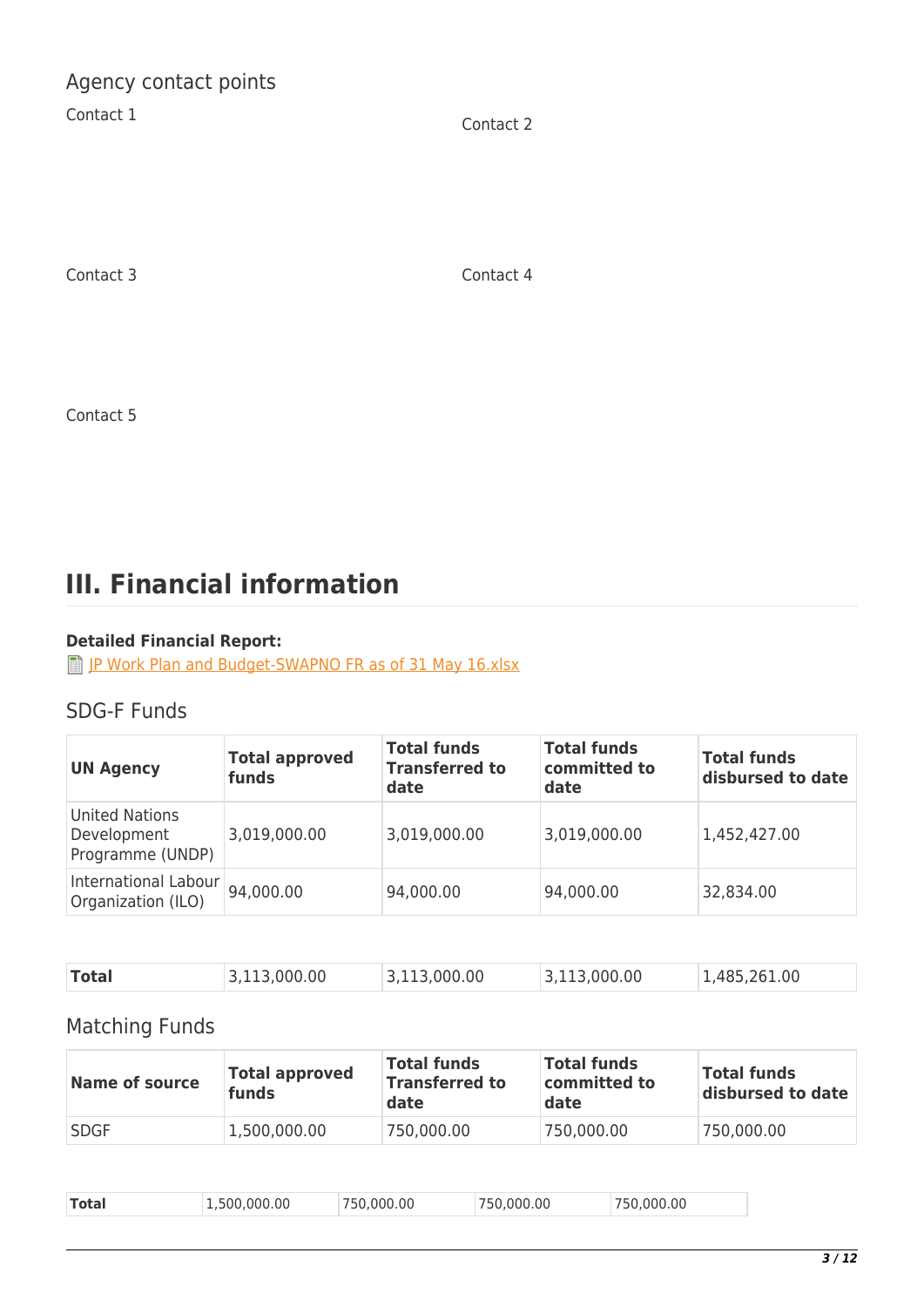# **IV. Beneficiaries**

### **Total number of direct beneficiaries to date:**

2592

Direct Beneficiaries – Breakdown

| <b>Beneficiary type - individual</b> |               |       | <b>Total Female Male Comments</b>            |
|--------------------------------------|---------------|-------|----------------------------------------------|
| <b>Farmers</b>                       |               |       |                                              |
| Entrepreneurs                        |               |       |                                              |
| Civil servants/government            |               |       |                                              |
| Indigenous                           |               |       |                                              |
| Children                             | $2,724$ 1,302 |       | 1,422 Household members of beneficiary women |
| Youth                                |               |       |                                              |
| Adults                               | $2,460$ 1,211 |       | 1,249 Household members of beneficiary women |
| Beneficiary women                    | 2,592 2,592   |       | Rural extreme poor women                     |
|                                      |               |       |                                              |
| <b>Total</b>                         | 7,776 5,105   | 2,671 |                                              |

| <b>Beneficiary type - institutional</b> |       | <b>Total Comments</b>                                                           |
|-----------------------------------------|-------|---------------------------------------------------------------------------------|
| <b>SMEs</b>                             |       |                                                                                 |
| Cooperatives                            |       |                                                                                 |
| Government/municipal organizations      | 72.00 | Union Council - Lowest administrative body of Local<br>Government in Bangladesh |
| Private sector                          |       |                                                                                 |
| Community-based organizations           |       |                                                                                 |
| <b>NGOs</b>                             |       |                                                                                 |
|                                         |       |                                                                                 |
|                                         |       |                                                                                 |
| <b>Total</b>                            | 72    |                                                                                 |

## Indirect Beneficiaries – Breakdown

| <b>Beneficiary type - individual</b> | <b>Total</b> | <b>Female</b>                   | <b>Male</b>           | <b>Comments</b>                      |
|--------------------------------------|--------------|---------------------------------|-----------------------|--------------------------------------|
| Farmers                              |              |                                 |                       |                                      |
| Entrepreneurs                        |              |                                 |                       |                                      |
| Civil servants/government            |              |                                 |                       |                                      |
| Indigenous                           |              |                                 |                       |                                      |
| Children                             | 714,228      |                                 | 356,972.00 357,256.00 | Children of the community<br>members |
| Youth                                |              |                                 |                       |                                      |
| Community members (Adults)           |              | 1,126,565 563,291.00 563,274.00 |                       |                                      |
|                                      |              |                                 |                       |                                      |
| <b>Total</b>                         |              | 1,840,793 920,263.00 920,530.00 |                       |                                      |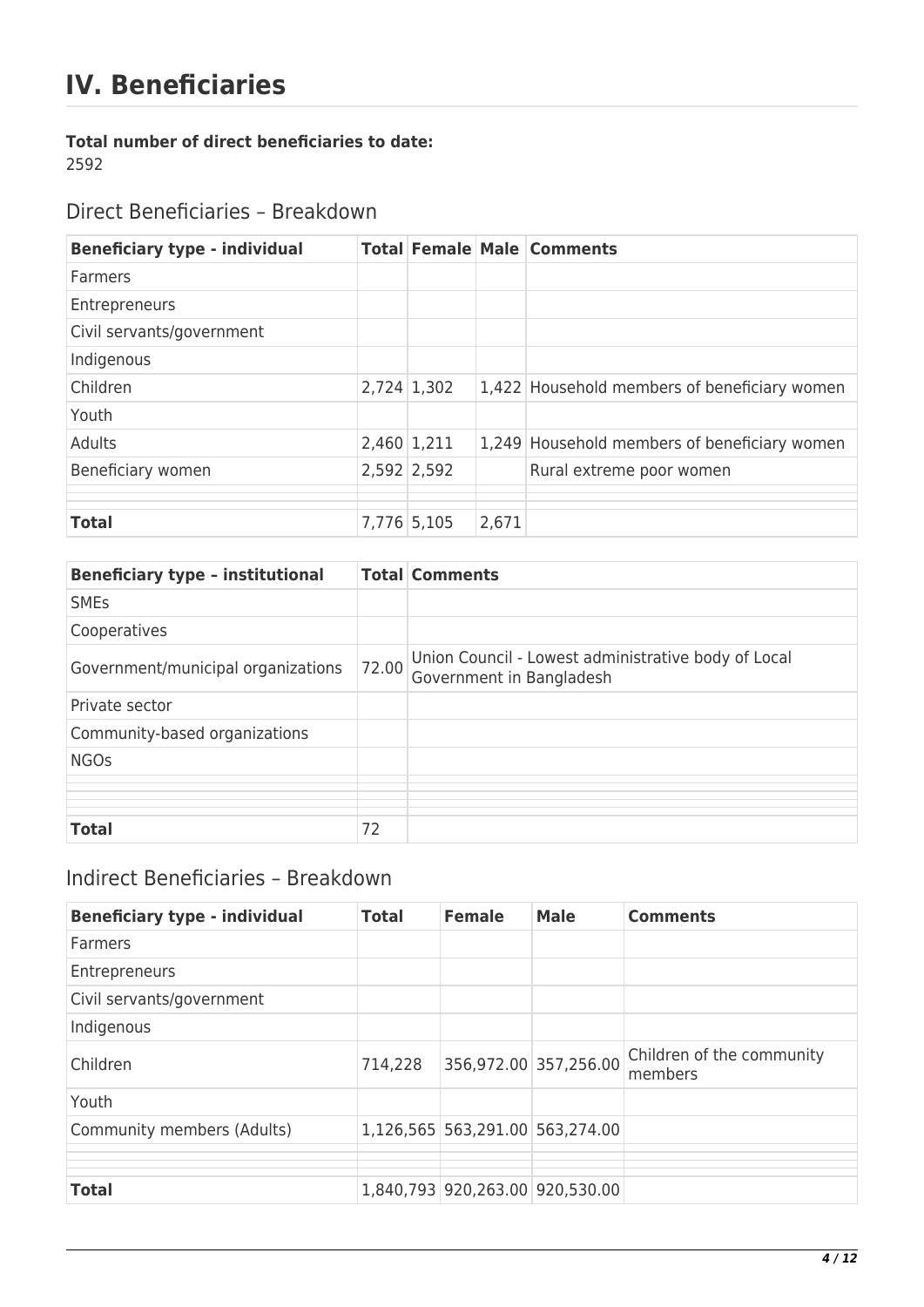| <b>Beneficiary type - institutional</b> | <b>Total</b> | <b>Comments</b> |
|-----------------------------------------|--------------|-----------------|
| <b>SMEs</b>                             |              |                 |
| Cooperatives                            |              |                 |
| Government/municipal organizations      |              |                 |
| Private sector                          |              |                 |
| Community-based organizations           |              |                 |
| <b>NGOs</b>                             |              |                 |
|                                         |              |                 |
|                                         |              |                 |
|                                         |              |                 |
|                                         |              |                 |
| <b>Total</b>                            |              |                 |

# **V. Joint Programme Progress**

| <b>Expected Results</b><br>(Outcomes &<br>outputs)                                                                                                                                                                       | <b>Progress</b>                                                                                                                                                                                                                                                                                                                                                                                                                                                                                                                                                                                                                                                                                                                                                                                                                                                                                                                                                                                                                                                                                              | <b>Difficulties</b>                                                                                                                                                                                                                                                                                                                                                                                                                                                                                                                                                                                                                                                                                                                                                                                                                                                                                                                                                                                                                                                                         | <b>Expected deliverables</b>                                                                                                                                                                                                                                                                                                                                                                                                                                                |
|--------------------------------------------------------------------------------------------------------------------------------------------------------------------------------------------------------------------------|--------------------------------------------------------------------------------------------------------------------------------------------------------------------------------------------------------------------------------------------------------------------------------------------------------------------------------------------------------------------------------------------------------------------------------------------------------------------------------------------------------------------------------------------------------------------------------------------------------------------------------------------------------------------------------------------------------------------------------------------------------------------------------------------------------------------------------------------------------------------------------------------------------------------------------------------------------------------------------------------------------------------------------------------------------------------------------------------------------------|---------------------------------------------------------------------------------------------------------------------------------------------------------------------------------------------------------------------------------------------------------------------------------------------------------------------------------------------------------------------------------------------------------------------------------------------------------------------------------------------------------------------------------------------------------------------------------------------------------------------------------------------------------------------------------------------------------------------------------------------------------------------------------------------------------------------------------------------------------------------------------------------------------------------------------------------------------------------------------------------------------------------------------------------------------------------------------------------|-----------------------------------------------------------------------------------------------------------------------------------------------------------------------------------------------------------------------------------------------------------------------------------------------------------------------------------------------------------------------------------------------------------------------------------------------------------------------------|
| IP Outcome 1:<br>Economic growth is<br>achieved in a more<br>inclusive manner.<br>with economic<br>opportunities<br>reaching the rural<br>and urban poor and<br>the protection of<br>vulnerable groups<br>against shocks | In total of 2,592 rural extreme poor<br>women, who are the sole breadwinner of<br>their family, have been selected in the<br>SWAPNO project. The Programme is<br>implemented in 72 Union Parishads of<br>Kurigram district, with beneficiaries<br>being chosen through an open lottery<br>that followed a rigorous, accountable<br>and transparent selection process. The<br>women received 18 month contracts to<br>be employed in the maintenance of<br>important economic infrastructure, such<br>as key rural farm to market roads,<br>embankments, irrigation canals, flood<br>shelters and plantation in their<br>respective Union Parishads. The<br>aforementioned economic infrastructure<br>contributes heavily to the economy of<br>the rural area.<br>In baseline 96% of beneficiary<br>households found below lower poverty<br>line with 62% poverty gap, the poverty<br>situation of beneficiary households are<br>improved substantially through regular<br>wage earning. Market driven livelihood<br>support in post project will help them to<br>sustainable escape from extreme<br>poverty. | Right targeting of<br>beneficiaries in safety-net<br>projects in Bangladesh is a<br>major bottleneck. SWAPNO<br>pursued some eligibility<br>criteria and followed an open,<br>transparent, and participatory<br>lottery process to ensure free<br>and fair selection of most<br>deserving poor women in the<br>project. In many cases, Union<br>Parishad's Chairperson and<br>other responsible<br>representatives and officials<br>tried to take bribe from<br>intended candidates and<br>select beneficiaries of their<br>own choice; bypassing the<br>selection process and criteria.<br>This has created a huge<br>challenge from the local<br>power structure to ensure<br>free and fair selection of right<br>beneficiary. Through<br>community engagement, led<br>by local government<br>institutions in coordination<br>with local administration,<br>under the auspices Local<br>Government Division of<br>Ministry of LGRD&C. SWAPNO<br>has mitigated the challenge<br>and ensured right targeting of<br>project beneficiaries where<br>about 96% households are<br>extreme poor. | Engagement of public and<br>private institutions is very<br>crucial for providing<br>sustainable market driven<br>self and wage employment<br>opportunities to rural poor<br>women.<br>To establish a pilfer proof<br>payment system in social<br>transfer project enhancing<br>transparency,<br>accountability and easy<br>access of women<br>beneficiaries to their<br>financial entitlements<br>(G2P), the project will<br>introduce e-payment for<br>wage disbursement. |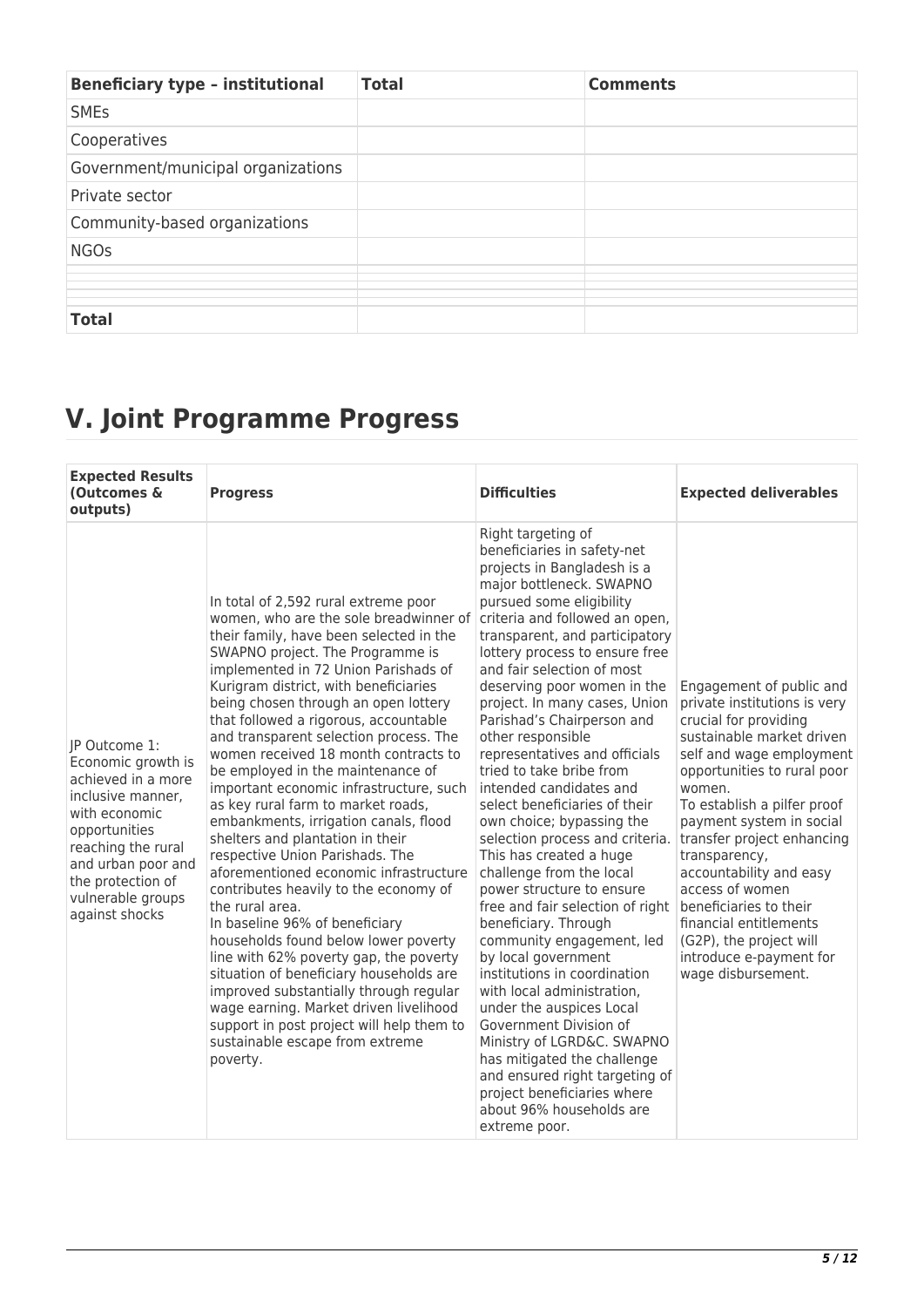| <b>Expected Results</b><br>(Outcomes &<br>outputs)                                                                            | <b>Progress</b>                                                                                                                                                                                                                                                                                                                                                                                                                                                                                                                                                                                                                                                                                                                                                                                                                                                                                                                                                                                                                                                                                                                                                                                                                                                                                                                                                                                                                                                                                                                                                                                                                                                                                                                                                                                                                                                                                                                                                                                                                                                                                                                                                                                                                                                                                                                                                                                                                                    | <b>Difficulties</b>                                                                                                                                                                                                                                                                                                                                                                                                                                                                                                                                                                                                                                                                                                                                                                                                                                                                                                                                                                                                       | <b>Expected deliverables</b>                                                                                                                                                                                                                                                                                                                                                                                                                                                                                                                                                                                                                                                                                                                                                                                                                                                                                                                                                                                                                                                                                                                                                           |
|-------------------------------------------------------------------------------------------------------------------------------|----------------------------------------------------------------------------------------------------------------------------------------------------------------------------------------------------------------------------------------------------------------------------------------------------------------------------------------------------------------------------------------------------------------------------------------------------------------------------------------------------------------------------------------------------------------------------------------------------------------------------------------------------------------------------------------------------------------------------------------------------------------------------------------------------------------------------------------------------------------------------------------------------------------------------------------------------------------------------------------------------------------------------------------------------------------------------------------------------------------------------------------------------------------------------------------------------------------------------------------------------------------------------------------------------------------------------------------------------------------------------------------------------------------------------------------------------------------------------------------------------------------------------------------------------------------------------------------------------------------------------------------------------------------------------------------------------------------------------------------------------------------------------------------------------------------------------------------------------------------------------------------------------------------------------------------------------------------------------------------------------------------------------------------------------------------------------------------------------------------------------------------------------------------------------------------------------------------------------------------------------------------------------------------------------------------------------------------------------------------------------------------------------------------------------------------------------|---------------------------------------------------------------------------------------------------------------------------------------------------------------------------------------------------------------------------------------------------------------------------------------------------------------------------------------------------------------------------------------------------------------------------------------------------------------------------------------------------------------------------------------------------------------------------------------------------------------------------------------------------------------------------------------------------------------------------------------------------------------------------------------------------------------------------------------------------------------------------------------------------------------------------------------------------------------------------------------------------------------------------|----------------------------------------------------------------------------------------------------------------------------------------------------------------------------------------------------------------------------------------------------------------------------------------------------------------------------------------------------------------------------------------------------------------------------------------------------------------------------------------------------------------------------------------------------------------------------------------------------------------------------------------------------------------------------------------------------------------------------------------------------------------------------------------------------------------------------------------------------------------------------------------------------------------------------------------------------------------------------------------------------------------------------------------------------------------------------------------------------------------------------------------------------------------------------------------|
| JP Output 1.1:<br>Beneficiary<br>households are able<br>to protect their food<br>security and<br>livelihoods post-<br>project | The 2,592 beneficiary women of<br>SWAPNO had no or very little scope of<br>employment to earn a living for their<br>family. They used to work as maids in<br>peoples' home or day laborer irregularly<br>and earn minimal wage. Around five<br>months of the year, during agricultural<br>lean season, they remained fully<br>unemployed. Now, they are employed<br>for 18 months for public asset<br>maintenance in their respective Union<br>Council. Each poor woman receives a<br>daily wage of BDT 200, out of which they<br>get BDT 150 as cash wage and BDT 50 is<br>deposited in their individual ESCROW<br>bank account as mandatory savings.<br>During 18 months tenure each<br>beneficiary women will receive cash<br>wage of BDT 67500 and at the end a<br>mandatory savings of BDT 22,500 with<br>interest. They started Rotating Savings<br>and Credit Association (ROSCA) within<br>the beneficiary women group of<br>respective ward. They are utilizing<br>savings from ROSCA in livelihood and<br>household assets accumulation.<br>In total of 216 Rotating Savings and<br>Credit Association (ROSCA) is formed in<br>Kurigram among 2,592 Women<br>Beneficiary. In total BDT 1,788,000<br>savings accumulated as of March 2016<br>and 745 women received BDT 2400 each<br>from the accumulated savings. Utilizing<br>ROSCA and others savings from cash<br>wage in total 2,499 (96%) Women<br>Beneficiary started different Income<br>Generating Activities (IGAs) along with<br>their regular employment in public<br>assets maintenance work. Women<br>beneficiary works for public asset<br>maintenance from 8 am to 2 pm daily.<br>After their work they run their IGAs and<br>sometimes they also take help from<br>their family members in IGA operation.<br>The most frequently operated IGAs are<br>livestock rearing, poultry rearing, rice<br>business, land lease for agriculture,<br>tailoring, grocery shop, beef fattening,<br>bettle leaf and nut, and puffed rice.<br>Most of the women around 82% operate<br>single IGAs and around 18% women<br>operate multiple IGAs. The overall<br>average IGA capital per women is BDT<br>4930. The average capital of women<br>having multiple IGA is BDT 6430 and<br>average capital women having single<br>IGA is BDT 4592. About 49% women<br>started earnings from their IGAs. The<br>average monthly income of those have<br>started earning is BDT 813 per month. | Due to late approval of the<br>Government project<br>document (DPP), women<br>beneficiaries were employed<br>from 16 August 2015.<br>Planned life skill and<br>livelihood training were<br>deferred accordingly. As a<br>result expected employability<br>of women beneficiaries will<br>not be achieved as planned<br>and will be deferred by six<br>months. It caused programme<br>activities to be rescheduled<br>and realigned accordingly to<br>attain the stipulated project<br>results.<br>Other challenge is Identifying<br>suitable market driven<br>livelihoods for women<br>beneficiary creates huge<br>challenge for program. To<br>address the challenge<br>SWAPNO has a Market<br>Opportunity Survey to map<br>the available economic<br>opportunity in the<br>community. In consultation<br>with beneficiaries suitable<br>trades will be identified and<br>necessary livelihood skill<br>training will be imparted to<br>beneficiary so that they take<br>up market driven livelihood in<br>post project. | SWAPNO is in the process<br>of engaging local<br>chambers of commerce<br>and business associations<br>at the sub district level to<br>provide market driven<br>livelihoods support,<br>focusing on<br>entrepreneurship and<br>wage employment for<br>rural poor women.<br>Market Opportunity Survey<br>(MOS) has been conducted<br>to identify potential trade<br>for beneficiaries. A day<br>long workshop is planned<br>to organize on findings of<br>MOS in July 2016 with<br>Kurigram chamber of<br>commerce, including<br>district and sub-district<br>chapters to identify joint<br>work modalities and<br>develop an action plan.<br>Subsequently, training<br>needs assessment for<br>technical and vocational<br>skills will be conducted to<br>enhance employability of<br>rural poor women.<br>The project will also work<br>with national and<br>international organizations<br>for job placement of<br>SWAPNO women<br>beneficiary after 18<br>months tenure.<br>Finally, livelihoods training<br>combined with vocational<br>and entrepreneurship<br>skills will enhance their<br>ability to develop micro-<br>enterprises and access to<br>market driven<br>employment. |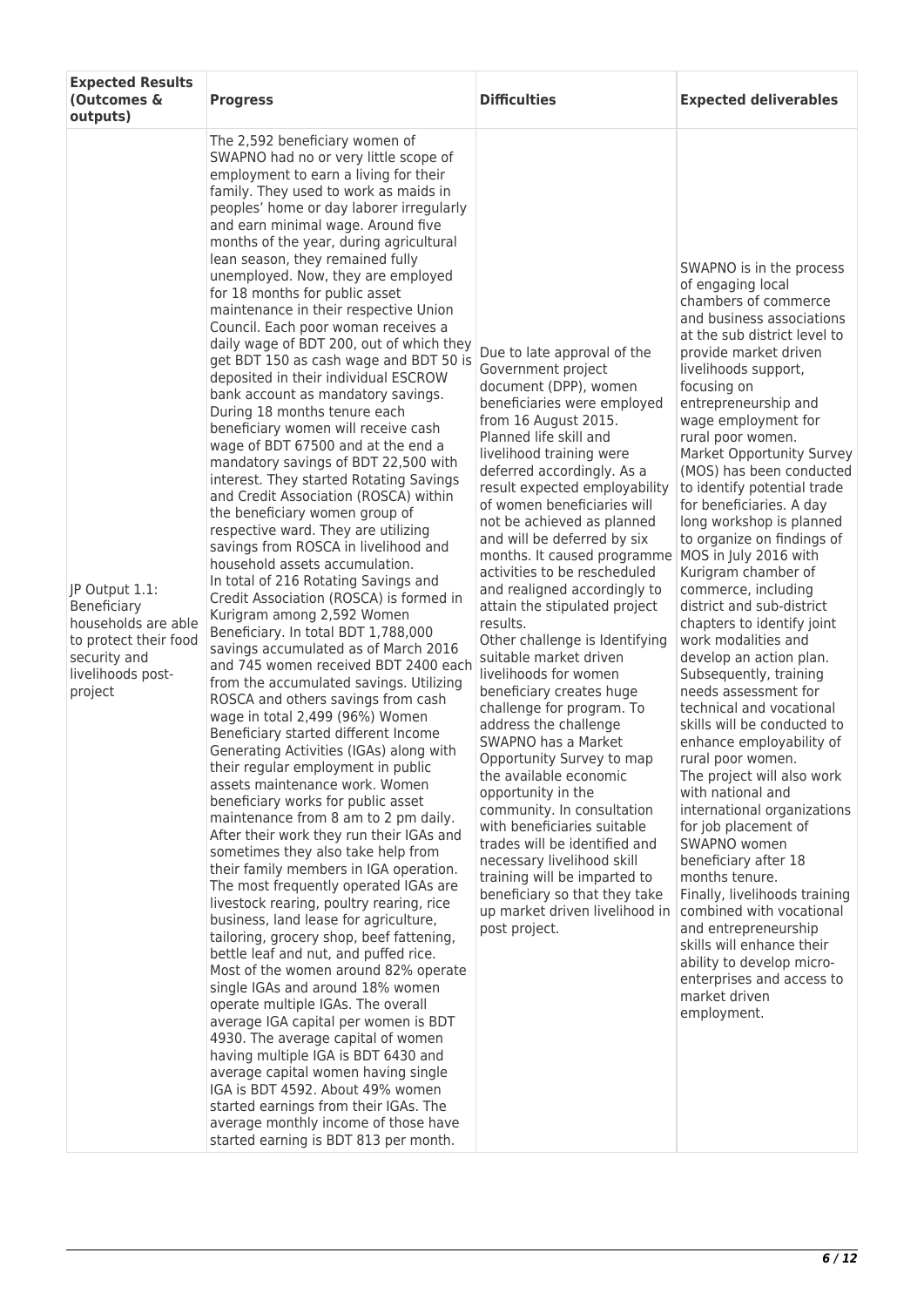| <b>Expected Results</b><br>(Outcomes &<br>outputs)                                                                                                               | <b>Progress</b>                                                                                                                                                                                                                                                                                                                                                                                                                                                                                                                                                                                          | <b>Difficulties</b>                                                                                                                                                                                                                                                                                                                                                                                                                                                                                                                                                            | <b>Expected deliverables</b>                                                                                                                                                                                                                                                                                                                                                                                                                                                                                                                                                                                                                                                                                                                                                                                                                       |
|------------------------------------------------------------------------------------------------------------------------------------------------------------------|----------------------------------------------------------------------------------------------------------------------------------------------------------------------------------------------------------------------------------------------------------------------------------------------------------------------------------------------------------------------------------------------------------------------------------------------------------------------------------------------------------------------------------------------------------------------------------------------------------|--------------------------------------------------------------------------------------------------------------------------------------------------------------------------------------------------------------------------------------------------------------------------------------------------------------------------------------------------------------------------------------------------------------------------------------------------------------------------------------------------------------------------------------------------------------------------------|----------------------------------------------------------------------------------------------------------------------------------------------------------------------------------------------------------------------------------------------------------------------------------------------------------------------------------------------------------------------------------------------------------------------------------------------------------------------------------------------------------------------------------------------------------------------------------------------------------------------------------------------------------------------------------------------------------------------------------------------------------------------------------------------------------------------------------------------------|
| JP Output 1.2: Core<br>beneficiaries and<br>their dependents<br>have improved their<br>human capital in<br>terms of nutrition,<br>health, education<br>and voice | Beneficiaries have been trained on<br>Financial Literacy, Climate Change and<br>Disaster Risk Reduction, and Gender and<br>Development. Financial literacy will help<br>them to keep account of their income<br>generating activities. Knowledge on<br>disaster risk will help them to protect<br>lives and livelihoods from natural<br>disaster and eventually they will be able<br>to minimize the loss induced by natural<br>disaster. Knowledge on gender and<br>development will encourage them to<br>realize their right as a citizen and leads<br>them to engage in mainstream of the<br>society. | Delayed approval of DPP<br>resulted in differed life skill<br>and livelihood training. It has<br>also delayed expected<br>development of women<br>beneficiaries' capacity in<br>terms of nutrition, health and<br>education by couple of<br>months. It caused programme<br>activities to be rescheduled<br>and realigned accordingly to<br>attain the stipulated project<br>results. It is expected the life<br>skill trainings will be<br>completed by June. In<br>addition, livelihood training is<br>planned to be imparted by<br>October.                                  | Conduct nutrition<br>campaign in joint<br>collaboration with National<br>Nutrition Program (NNP),<br>Ministry of Health and<br>Family Welfare and World<br>Food Programme (WFP).                                                                                                                                                                                                                                                                                                                                                                                                                                                                                                                                                                                                                                                                   |
| JP Output 1.3:<br>Beneficiary<br>households have<br>access to public<br>services essential<br>for their livelihood<br>activities and family<br>wellbeing         | Individual ESCROW bank account for<br>2592 women has been opened in<br>scheduled bank of Bangladesh Bank<br>(central bank). After 18 months tenure<br>the beneficiaries women will be able use<br>this account for all financial service<br>including credit, deposit and insurance<br>essential.                                                                                                                                                                                                                                                                                                        | Considering the testbed<br>project of the National Social<br>Security Strategy, SWAPNO<br>will pilot e-payment to<br>strengthen national G2P<br>payment mechanism to social<br>safety beneficiaries of the<br>country under the broader<br>objective of financial<br>inclusion. Since, e-payment<br>for safety-net beneficiaries is<br>evolving in Bangladesh, the<br>project has taken special<br>measures to review backward<br>and forward linkage related<br>threats and opportunities<br>particularly identifying the<br>suitable payment mechanism<br>for beneficiaries. | Activities for basic service<br>schemes to support<br>360,000 poor community<br>members of 72 UPs will<br>start from July 2016. The<br>project will invite all 72<br>UPs to submit innovative<br>proposal for livelihood<br>service delivery for poor<br>households. Apprising the<br>submitted proposals of UP<br>52 innovative service<br>delivery schemes involving<br>Union Parishad and<br>government service offices<br>(agriculture, livestock,<br>fisheries, health, technical<br>and vocational training<br>etc.) situated at Upazila<br>(sub-district) level will be<br>implemented for poor rural<br>households.<br>Identifying the needs of<br>poor community, the<br>project will conduct special<br>meetings with service<br>providing offices at district<br>and sub district levels and<br>also with community<br>representatives. |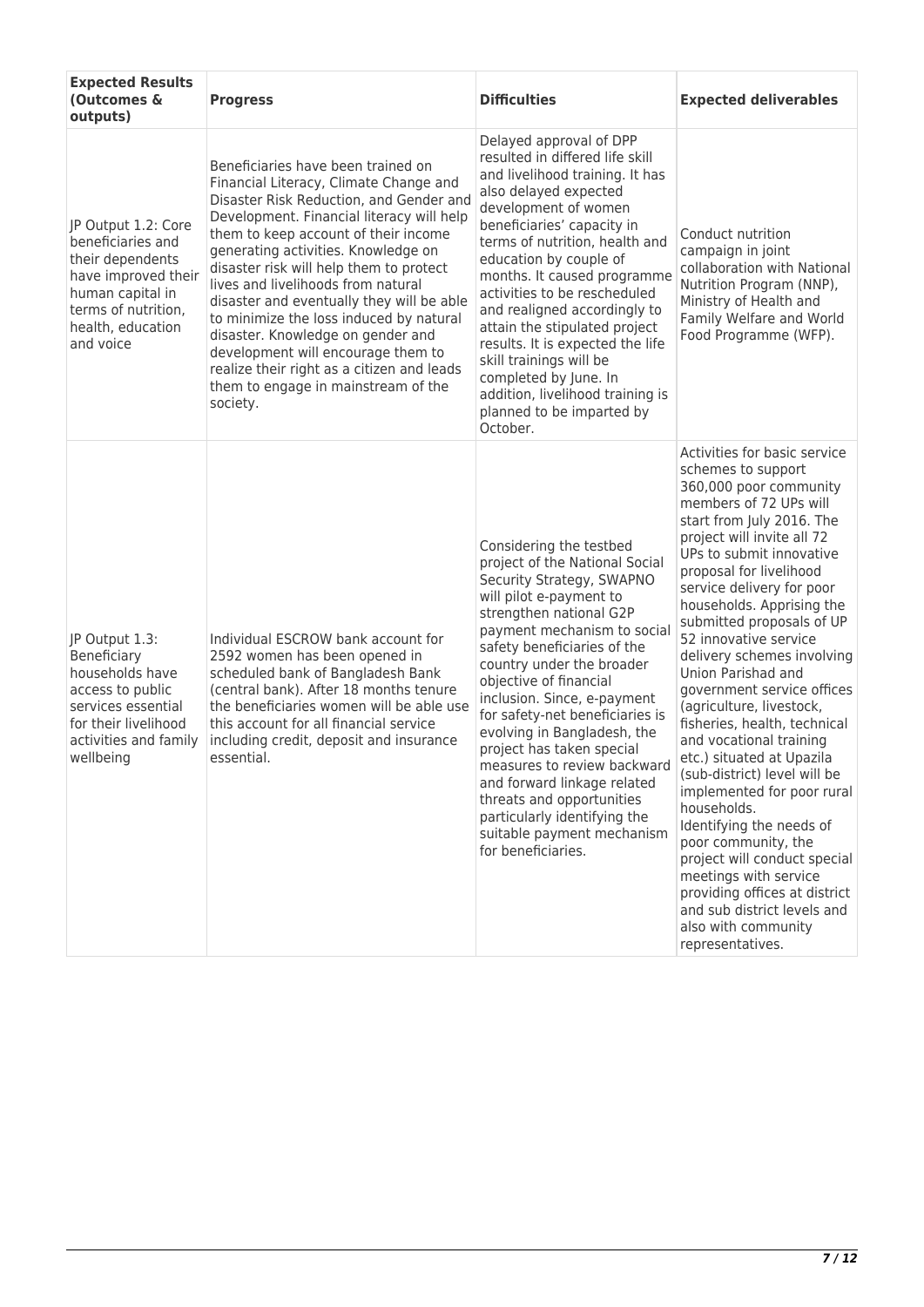| <b>Expected Results</b><br>(Outcomes &<br>outputs)                                                                                                                                                                                                                            | <b>Progress</b>                                                                                                                                                                                                                                                                                                                                                                                                                                                                                                                                                                                                                                                                                                                                                                                                                                                                                                                                                                                                                                                                                                                                                                                                                                                                                                                                                                                | <b>Difficulties</b> | <b>Expected deliverables</b>                                                                                                                                                                                                                                                                                                                                                                                                                                                                                                               |
|-------------------------------------------------------------------------------------------------------------------------------------------------------------------------------------------------------------------------------------------------------------------------------|------------------------------------------------------------------------------------------------------------------------------------------------------------------------------------------------------------------------------------------------------------------------------------------------------------------------------------------------------------------------------------------------------------------------------------------------------------------------------------------------------------------------------------------------------------------------------------------------------------------------------------------------------------------------------------------------------------------------------------------------------------------------------------------------------------------------------------------------------------------------------------------------------------------------------------------------------------------------------------------------------------------------------------------------------------------------------------------------------------------------------------------------------------------------------------------------------------------------------------------------------------------------------------------------------------------------------------------------------------------------------------------------|---------------------|--------------------------------------------------------------------------------------------------------------------------------------------------------------------------------------------------------------------------------------------------------------------------------------------------------------------------------------------------------------------------------------------------------------------------------------------------------------------------------------------------------------------------------------------|
| JP Output 1.4: Public<br>assets promoting<br>local economic<br>regeneration,<br>improving social<br>conditions and<br>enhancing<br>environmental<br>conditions are<br>maintained and<br>developed for the<br>benefit of the poor<br>of the participating<br>rural communities | The 2,592 female beneficiaries of<br>SWAPNO have been employed for year<br>round maintenance of important around<br>4500 public assets schemes i.e.<br>important rural farm to market roads,<br>embankments, irrigation canals, flood<br>shelters and plantation in their<br>respective Union Parishads. Rural roads<br>facilitate transportation of agricultural<br>produce from farms to markets,<br>communication to educational<br>institutions, access to health centers,<br>while other social institutions generate<br>social and economic benefit with a<br>better flow of citizens.<br>Around 300 other socio-economic<br>infrastructures like irrigation canals,<br>embankments, and flood shelters<br>support agriculture production and<br>protect lives and livelihoods from natural<br>disasters, and contribute to economic<br>regeneration in rural areas.<br>Around 1.8 million community members<br>of the 72 Union Councils in Kurigram<br>District are benefitting from public asset<br>maintenance schemes.                                                                                                                                                                                                                                                                                                                                                               |                     | Year round maintenance of<br>4,814 public asset by 2592<br>SWAPNO women<br>beneficiaries.                                                                                                                                                                                                                                                                                                                                                                                                                                                  |
| JP Output 1.5: Local<br>government has<br>capacity to<br>implement social<br>transfer projects<br>with accountability,<br>transparency,<br>gender sensitivity<br>and pro-poor<br>approach                                                                                     | The SWAPNO project is being<br>implemented and managed by the Union<br>Council at the grass-roots level. The<br>Standing Committee (SC) on "Family<br>Dispute Resolution, Women and Children<br>Welfare (FDRWCW)" bear the<br>responsibility for management and<br>supervision of the project along with<br>Union Council Chairmen and Secretaries.<br>Effective implementation, as well as<br>success of the project largely depends<br>on the knowledge and skills of<br>representatives of Union Councils,<br>particularly knowledge pertaining to pro-<br>poor development and the social safety-<br>net project of FDRWCW members. A<br>training on SWAPNO approach has been<br>imparted to Union Council Chairman,<br>Union Council Secretary and Standing<br>Committee Members with a view to<br>provide sufficient knowledge about<br>SWAPNO project's principle, policy, rules<br>and regulation. Particular focus has been<br>given in the training to ensure<br>appropriate targeting of project<br>beneficiaries and right identification of<br>schemes for public works to ensure pro-<br>poor investment.<br>In total, 504 Union parishad's<br>representatives including 70 UC<br>Chairmen, 70 UC Secretaries, and 364<br>SC Members of Kurigram district have<br>been trained under this programme.<br>There are 146 (29%) female participants<br>among the UP representatives. |                     | Pro-poor development<br>training will be conducted<br>by September for in total<br>504 participants including<br>72 Union Parishad<br>Chairperson, 72 Secretary<br>and 360 Standing<br><b>Committee Members;</b><br>Peer learning and on the<br>job training on financial<br>management and record<br>keeping will be conducted<br>by July for the selected UP<br>Chairperson, UP Secretary<br>and Standing Committee<br>Members;<br>Cross visit among the<br>selected participating UPs<br>for exchanging best<br>practices by September. |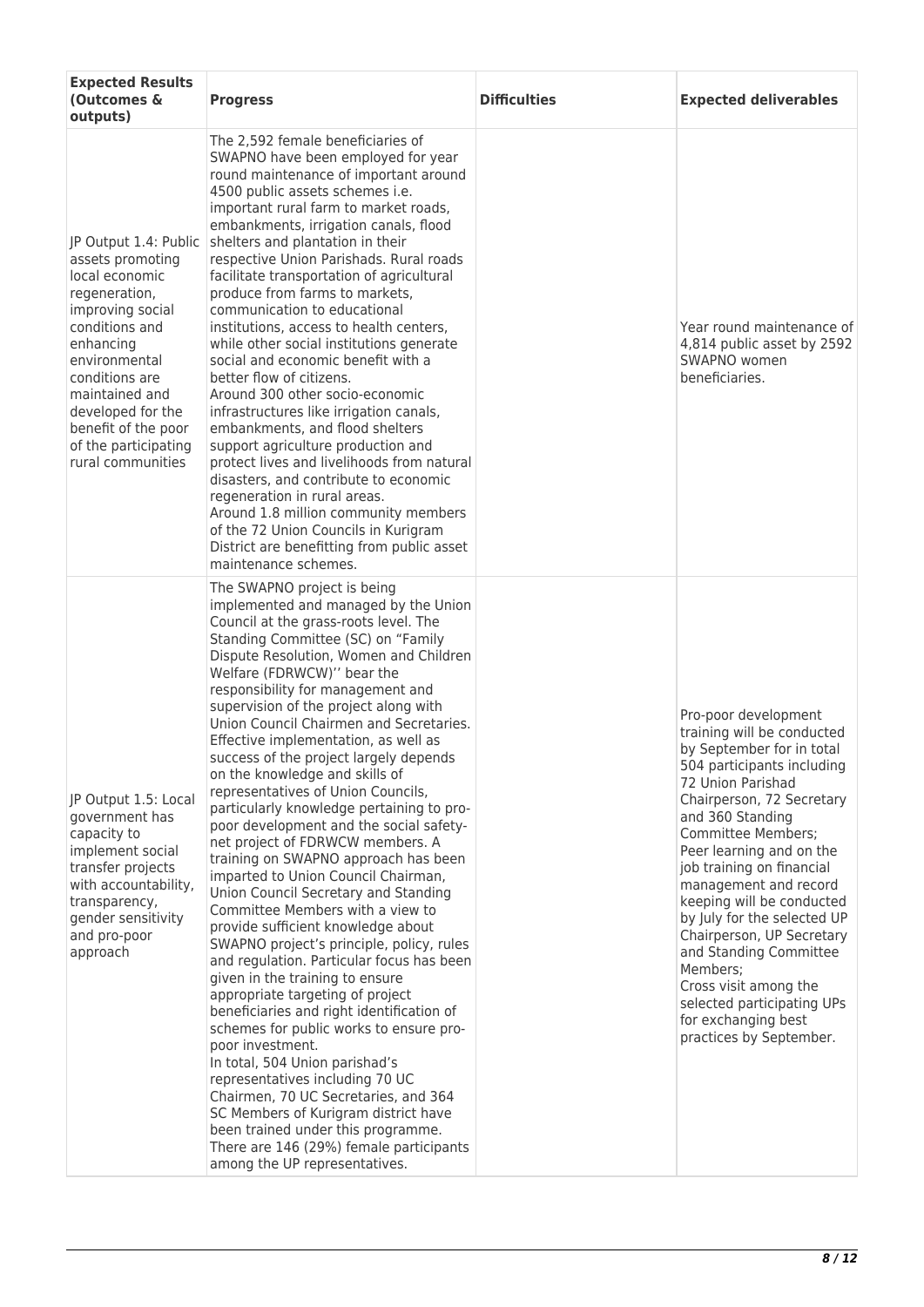## Cross-cutting issues

How has the JP addressed during the reporting period (please provide concrete actions):

### 1) The **sustainability** of the JP work. (200 words)

The enhanced capacity of the government, precisely 72 Union Parishads, to manage and supervise propoor and gender sensitive services enable them to implement further pro-poor development programmes, specifically safety-net programmes. This will contribute to inclusive economic growth, with economic opportunities reaching the rural poor and protect the vulnerable groups against shocks. The women of this programme and their family members will have greater human capital and sustainable livelihoods, resilient against socio-economic and natural shocks.

The Government of Bangladesh has committed to share 25% of the total cost of SWAPNO. A total of US\$ 3.07 million is allocated by the Government of Bangladesh to pay the total wages and bonuses of 2016 for SWAPNO women beneficiaries.

### 2) The promotion of **women's empowerment and gender equality.** (200 words)

SWAPNO is designed to address strategic and practical needs of rural extreme poor women. The SWAPNO pillars stand upon productive economic opportunities for the female beneficiaries, and leadership development to overcome gender barriers within their community. Extreme poor women are provided with scopes to interact with local power structures and to build social capital. 2592 extreme poor women, who are the sole breadwinner for their family, have been employed for year round maintenance of important rural roads, embankments, irrigation canals, flood shelters and plantations for 18 months in their respective Union Parishads. Each poor woman receives daily wage of BDT 200 for maintenance work. Of the BDT 200, they get 150 as cash wage, with BDT 50 as mandatory savings in their individual ESCROW account. During their 18 months' tenure, each woman will receive a cash wage of BDT 67500, and end with a savings of BDT 22,500.

During this reporting period 2592 women beneficiaries received training on financial literacy, gender and development and climate change and disaster risk reduction training to develop their capacity to enhances their employment opportunities for a sustainable livelihood. Apart from the life skill training skill based vocational training will also be provided to these beneficiaries by October.

### 3) The engagement in **public-private partnerships**. (200 words)

SWAPNO is in process of engaging local chamber of commerce and its sub districts chapters and business organizations to provide market driven livelihoods support including entrepreneurship and wage employment to 2592 women beneficiaries. A day long workshop is planned to organize in July 2016 with Kurigram business chamber, including district and sub-district chapters to identify joint work modalities and establish public private partnerships. The project is also exploring the avenues to engage women with skill based alternative public works that will lead to future employability.

# **Communication and Advocacy**

### **Has the JP articulated an advocacy & communication actions that helps advance its policy objectives and development outcomes?:**  Yes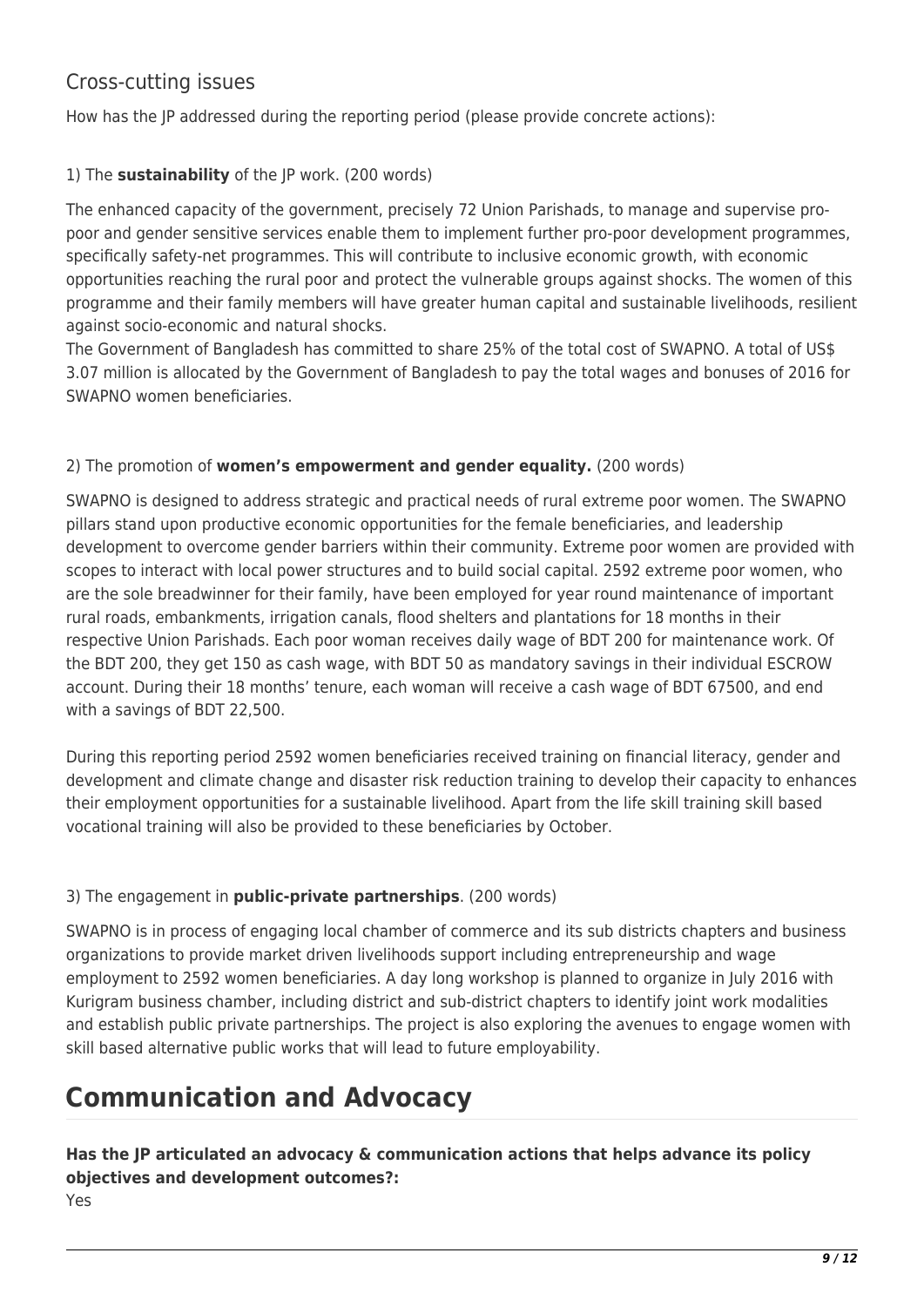### **Please describe communication activities developed as part of the JP. :**

SWAPNO has developed a fact sheet, infographics of project results, website and Facebook pages containing updated news and events, training manuals on 6 life skills trainings, a preparatory microentrepreneurship training module and leaflets on project activities to promote SDG issues, all of which are distributed among stakeholders. The visibility of SDG is ensured in all events of SWAPNO at the district and central level.

### **Please provide concrete gains on how the the JP communication and advocacy efforts have increased awareness on SDGs.:**

Sensitized Union Councils on right targeting of extreme poor beneficiaries. SWAPNO baseline survey revealed that 96% of the beneficiaries are extreme poor which is linked with Goal 1 of SDG. All women beneficiary women are trained on rights and entitlements, gender and leadership which is linked with Goal 5 of SDG. Capacity on health and nutrition, sanitation is also enhanced. 936 Union Councils representatives and officials are made aware on SDGs through a daylong advocacy workshops.

### **JP website URL:**

www.bd.undp.org/swapno; swapno-bd.org

**JP website URL:**  www.bd.undp.org/swapno; swapno-bd.org

### **JP twitter handle:**

@

**JP Facebook page:** 

swapnoproject; rinaspuffedrice

### **JP Facebook page:**

swapnoproject; rinaspuffedrice

Other social media channels managed by joint programme (Instagram, Google+, You Tube…):

### One UN Coordination and Delivering as One

The SDG-F is based on the principles of effective development cooperation, inclusion and participation and One UN coordination.

| <b>Actions</b>                                                                                                                 | <b>Description</b>                                                                                                                                                                                                                                         |
|--------------------------------------------------------------------------------------------------------------------------------|------------------------------------------------------------------------------------------------------------------------------------------------------------------------------------------------------------------------------------------------------------|
| Managerial practices (financial,<br>procurement, etc.) implemented<br>jointly by the UN implementing<br>agencies for SDG-F JPs | UNDP and ILO jointly identified and selected Livelihood Specialist<br>for SWAPNO. ILO appointed NACOM, an NGO, to conduct training<br>on CBTREE method. ILO also engaged MIDAS another NGO to train<br>SWAPNO PNGO staffs on Entrepreneurship Development. |
| Joint analytical work (studies,<br>publications, etc.) undertaken jointly<br>by UN implementing agencies for<br>SDG-F JPs      | Baseline, Advocacy and Communication Strategy, Fact Sheet on<br>CBTREE, infographics, Market Opportunity Survey (MOS) and<br>Livelihoods.                                                                                                                  |
| Joint activities undertaken jointly by<br>UN implementing agencies for SDG-F<br> JPs                                           | Training on CBTREE and Entrepreneurship Development.                                                                                                                                                                                                       |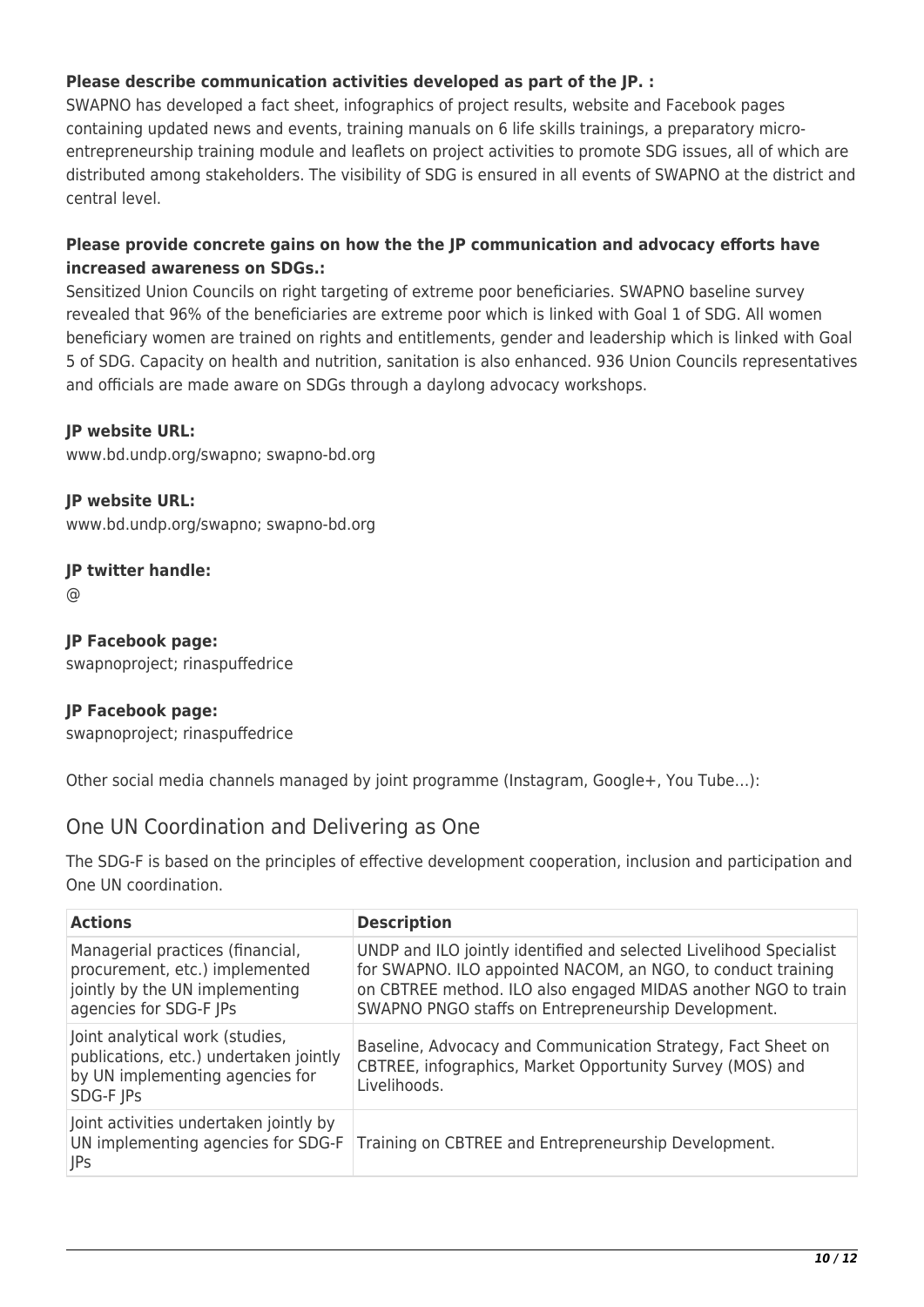| <b>Actions</b>         | <b>Description</b>                                                                                                                                                                                                                                     |
|------------------------|--------------------------------------------------------------------------------------------------------------------------------------------------------------------------------------------------------------------------------------------------------|
| Other, please specify: | SWAPNO and ILO joint meeting have decided that SWAPNO will<br>explore avenues to ensure better employability for SWAPNO<br>women beneficiaries through collaborating with relevant ILO<br>projects such as Decent Work for Women etc. in line with JP. |

### **What types of coordination mechanisms and decisions have been taken to ensure joint delivery? :**

The project and ILO has established a technical team represented by the Livelihoods Skills Development Specialist of SWAPNO and the Programme Specialist of TVET of ILO. The team is supported by the Training Specialist and the National Programme Manager of SWAPNO as well as expatriate Advisers from ILO. The committee has met twice to discuss modalities of beneficiary training needs assessment, a market opportunity survey and the training of SWAPNO and Partner NGO (PNGO) staff on CB-TREE (Community Based Training on Rural Economic Empowerment).

In accordance with the decisions, ILO has provided a two-day orientation for the SWAPNO programme staff and Project Coordinators of PNGO. In two batches, ILO has also provided a 10-day training to Project Officers (PO) and selected number of champion Union Workers. The training has helped the participants fully understand the operational aspects of CB-TREE and what is expected from them to make the intervention a success.

### National Ownership: Paris, Accra and Busan Commitments

The SDG-F strengthens the UN system's ability to deliver results in an integrated and multi-dimensional manner by supporting the Joint Programme modality and by bringing together United Nations Agencies and national counterparts in a collective effort to ensure ownership and sustainability of results of JPs and advance towards the SDGs.

| <b>Partners</b>                           | Involvement * Type of | involvement                                                     | <b>Examples</b>                                                                                                                                                                                                                                                                   |
|-------------------------------------------|-----------------------|-----------------------------------------------------------------|-----------------------------------------------------------------------------------------------------------------------------------------------------------------------------------------------------------------------------------------------------------------------------------|
| Government<br>(specify<br>national/local) | Fully involved        | Policy-decision<br>making<br><b>Budget</b><br>Service Provision | Project board meetings are chaired by Secretary<br>of Local Government Division of the GoB.<br>Government share 25% of SWAPNO project cost.<br>In 2016 GoB provided USD 3.07 million for wages<br>and bonus.                                                                      |
| <b>Private Sector</b>                     | Fairly involved       |                                                                 | Not yet started, activities are planned in<br>September 2016 and job placement of women<br>beneficiary will continue up to February 2017.                                                                                                                                         |
| Civil Society                             | Fully involved        | Service Provision                                               | Partner NGO is on board and providing required<br>administrative, technical and follow-up support to<br>2592 women beneficiaries and Union Councils.                                                                                                                              |
| Academia                                  | Fairly involved       | Policy-decision<br>making                                       | Not yet started, activities are planned in 2016 and<br>2017. The project's result on women beneficiary<br>progress towards graduating from extreme<br>poverty and findings on e-payments will be shared<br>with academicians at national level from October<br>16 to February 17. |

\* Implementation of activities and the delivery of outputs

### **Please briefly describe the current situation of the government, private sector and civil society on regards of ownership, align:**

The Government of Bangladesh, represented by the Local Government Division (LGD), has expressed keen